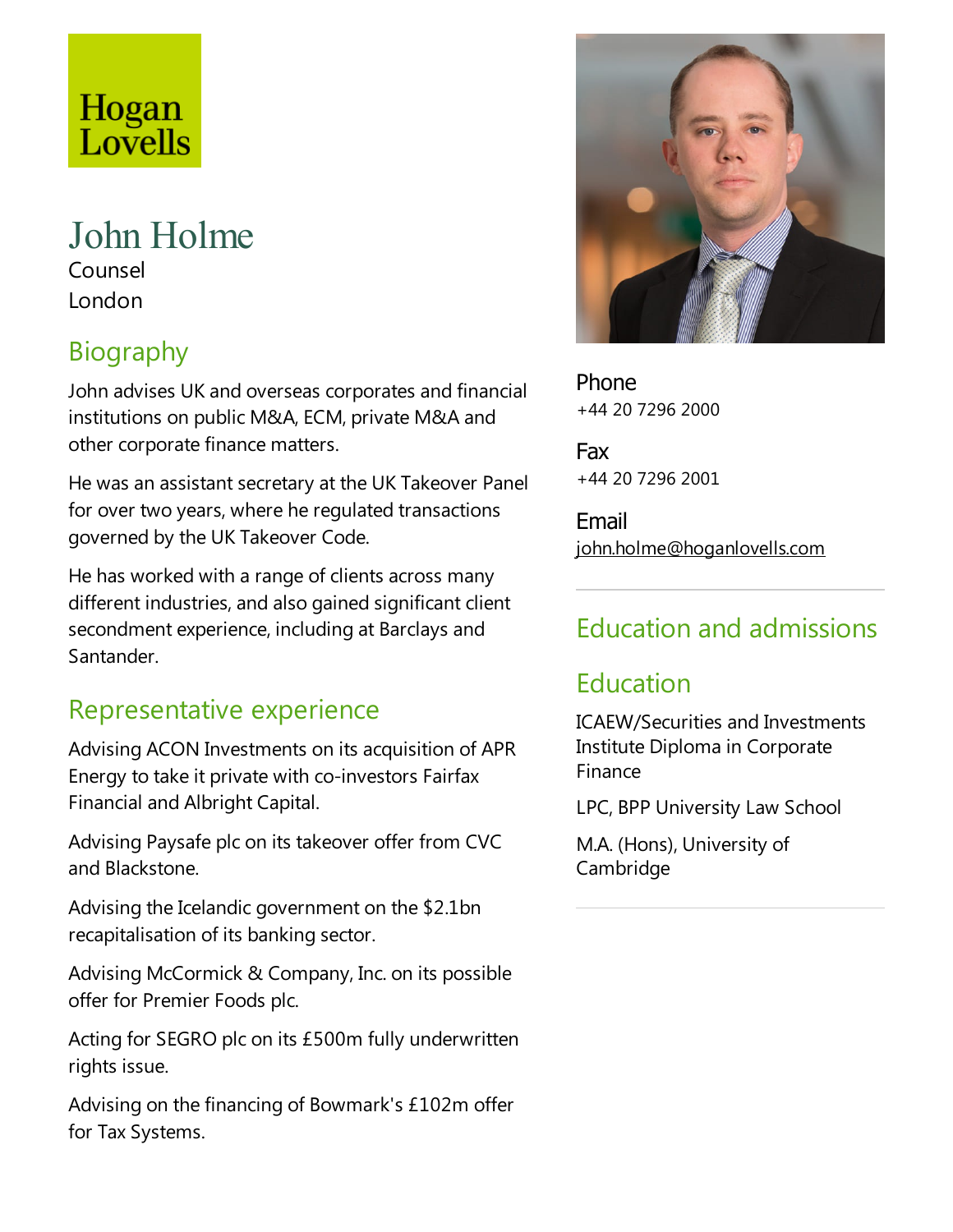Advising Sepura plc on its takeover offer from Hytera Communications.

Advising Pareteum Corporation on its takeover of Artilium plc.

Advising Tetra Tech Inc. on its takeover of WYG plc.

Advising Monitise plc on its strategic review (including a formal sale process under the Takeover Code).

Advising SABMiller plc on its takeover by Anheuser-Busch InBev.

Advising PerkinElmer, Inc. on its offer for Horizon Discovery Group plc.

Advising Morgan Stanley and Quayle Munro on Pollen Street/BC Partners offer for Shawbrook.

Advising Brookfield Asset Management on its offer for IWG plc.

Advising News Corporation on its offer for Wireless Group plc.

Advising IG Seismic Services plc on its potential delisting and related corporate matters.

Acting for a major financial institution and its lender group on the restructuring of a food packaging company.

Advising MP Evans on its defence of a £415m takeover by Kuala Lumpur Kepong Berhad.

Advising Bank of Ireland on its financing of the takeover by DBAY of Creston.

Advising Ingredion on its takeover of PureCircle.

### Latest thinking and events

- **News** 
	- UK Public Markets Snapshot March 2022
- **Press Releases** 
	- $\blacksquare$  Hogan Lovells advises Clipper Logistics on its £1bn takeover by GXO Logistics
- **News**